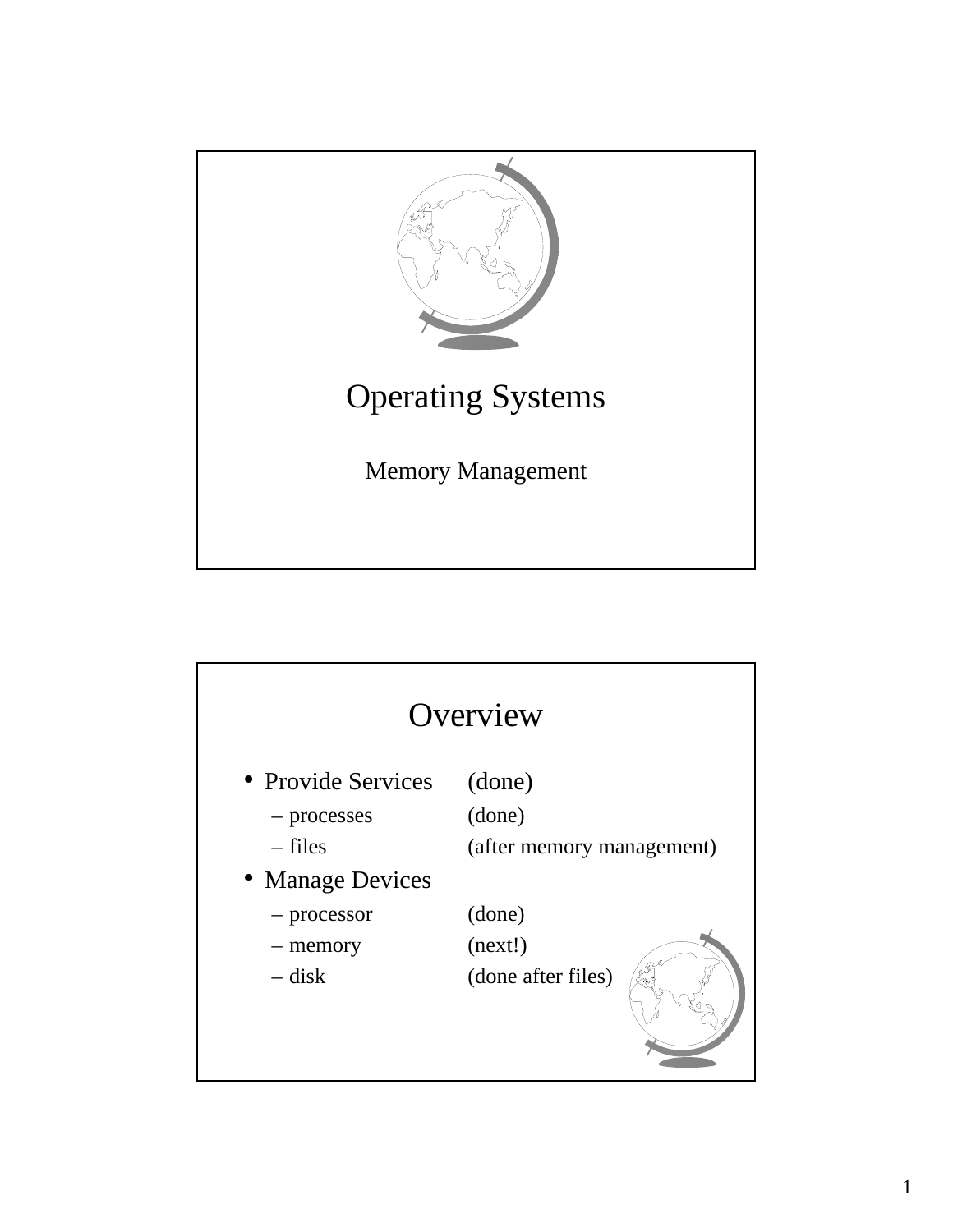

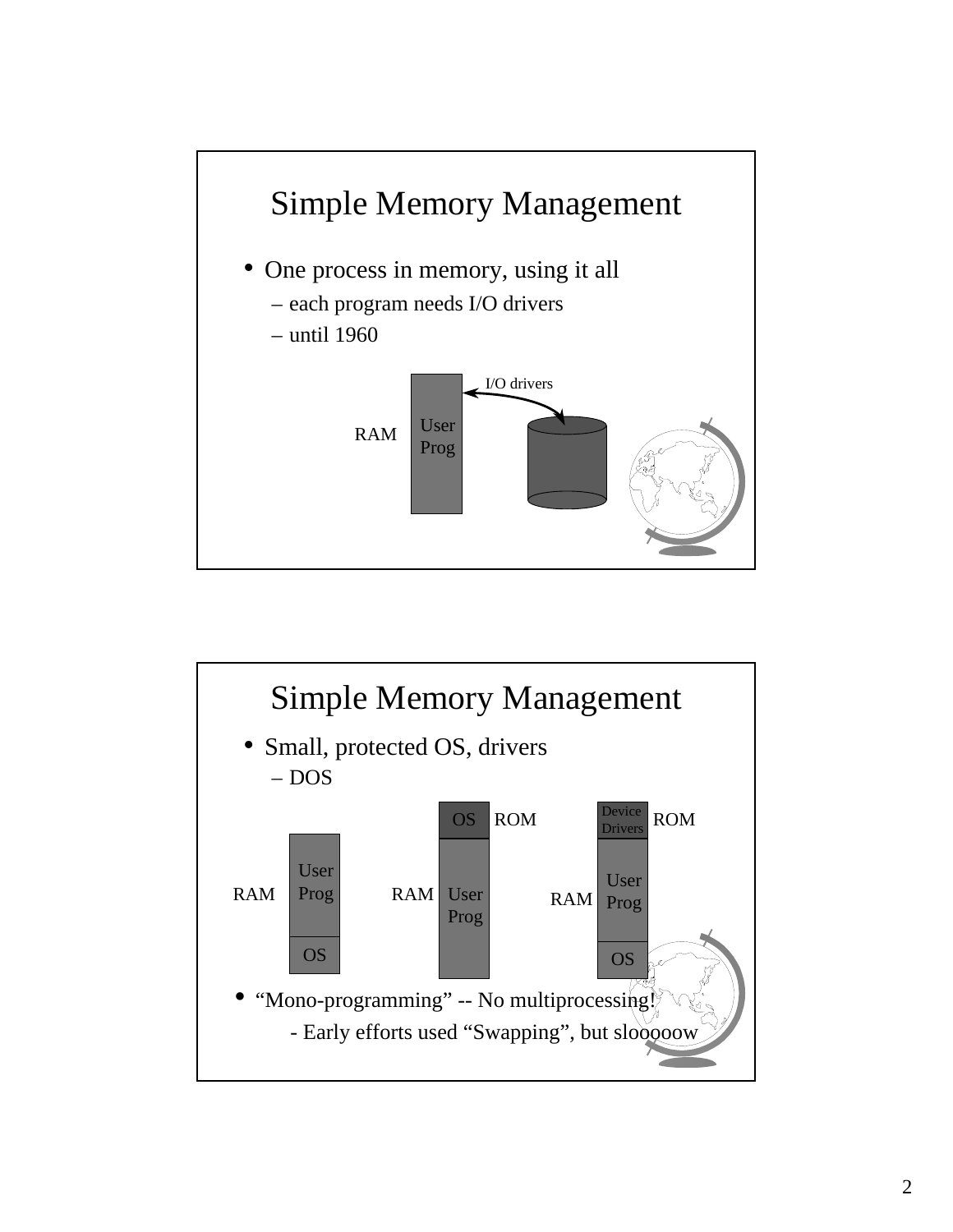

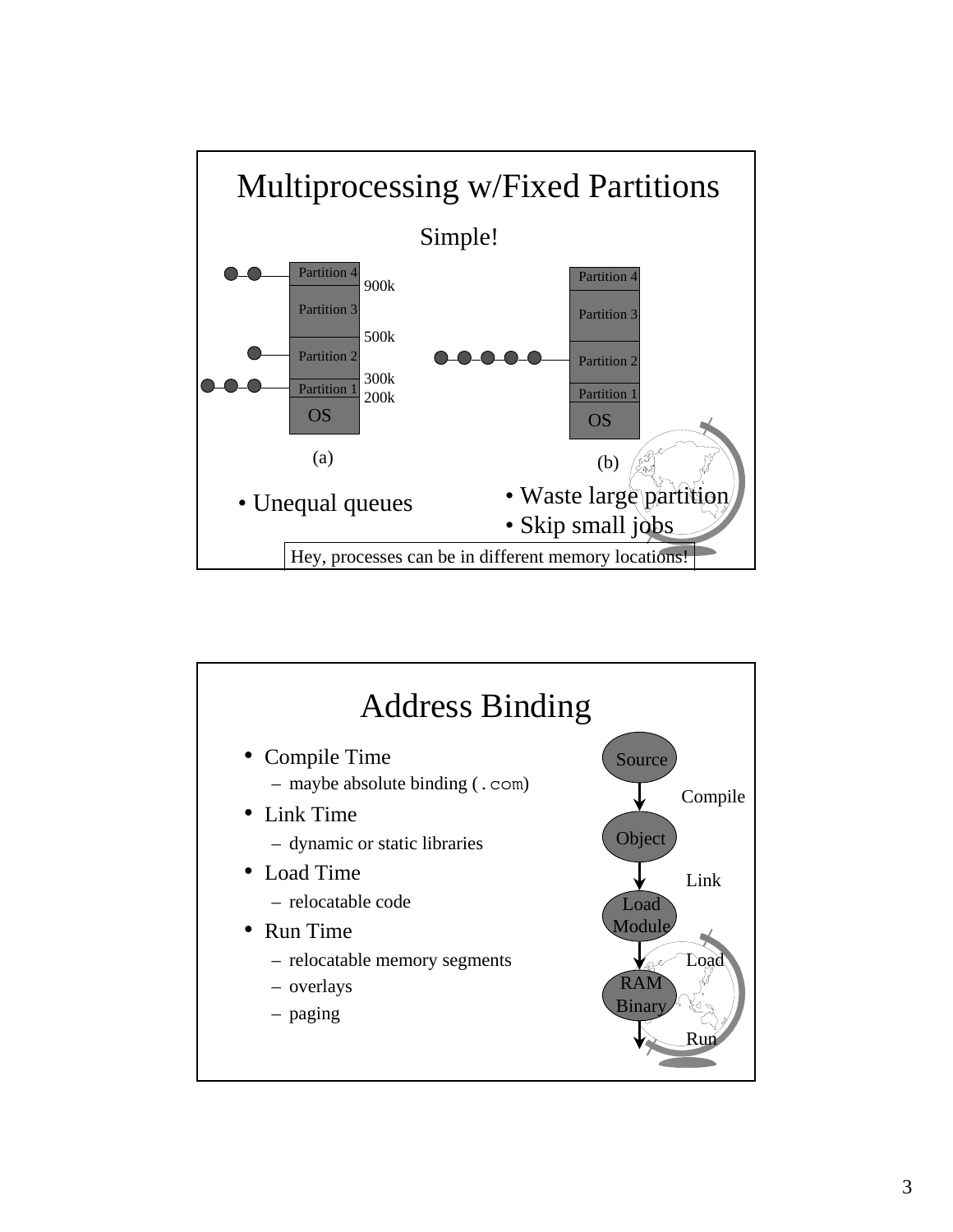

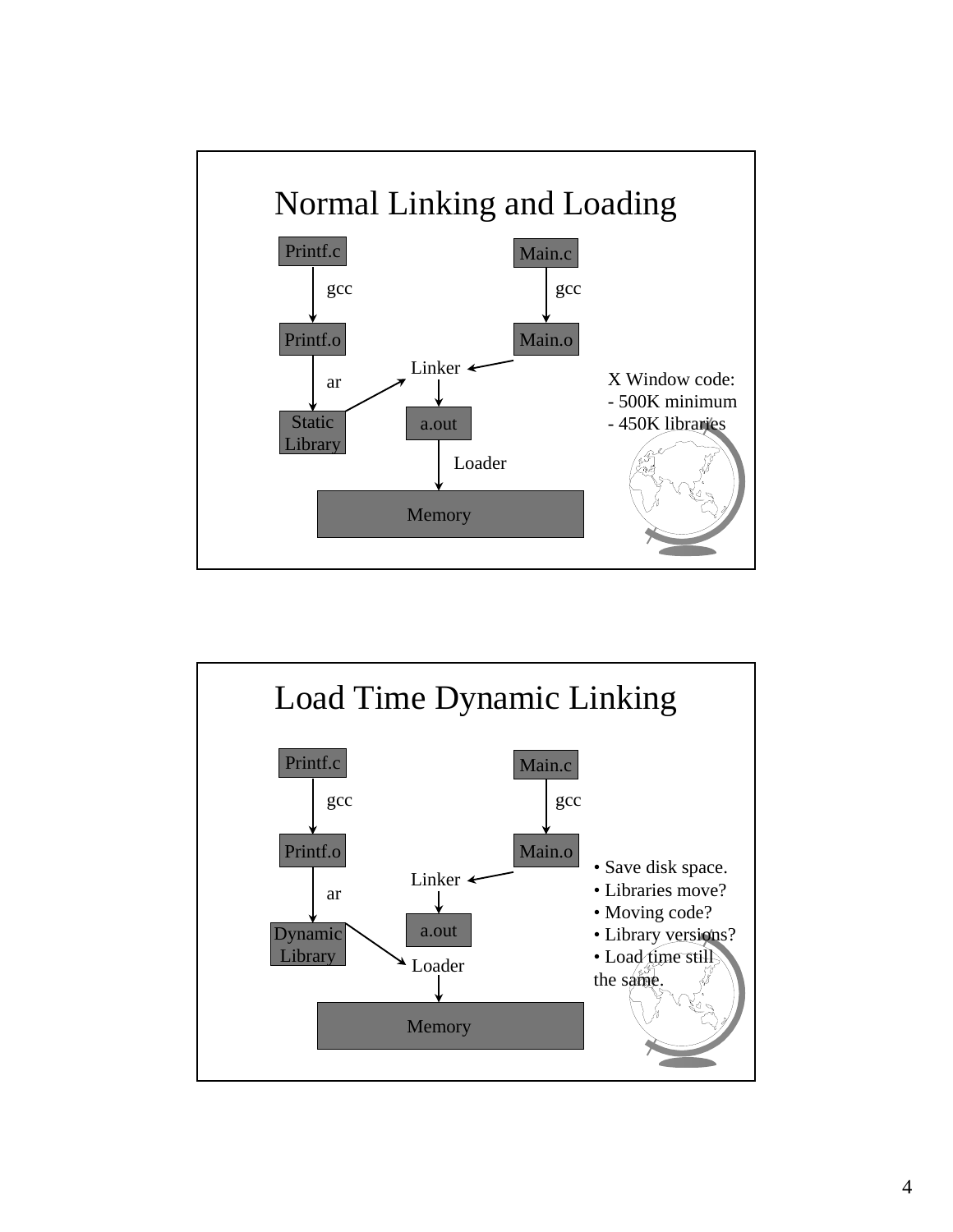

| <b>Memory Linking Performance</b><br>Comparisons |            |                   |                                      |                                       |                               |
|--------------------------------------------------|------------|-------------------|--------------------------------------|---------------------------------------|-------------------------------|
| Linking Disk Load<br>Method Space Time           |            |                   | Run<br>$\overline{(4 \text{ used})}$ | Run<br><b>Time Time</b><br>$(2$ used) | <b>Run Time</b><br>$(0$ used) |
| <b>Static</b>                                    | 3Mb 3.1s 0 |                   |                                      | 0                                     | $\bf{0}$                      |
| Load<br>Time                                     |            | $1Mb$ 3.1s   0    |                                      | 0                                     | $\mathbf{0}$                  |
| Run<br>Time                                      |            | $1Mb$ 1.1s $2.4s$ |                                      | 1.2s                                  | $\mathbf 0$                   |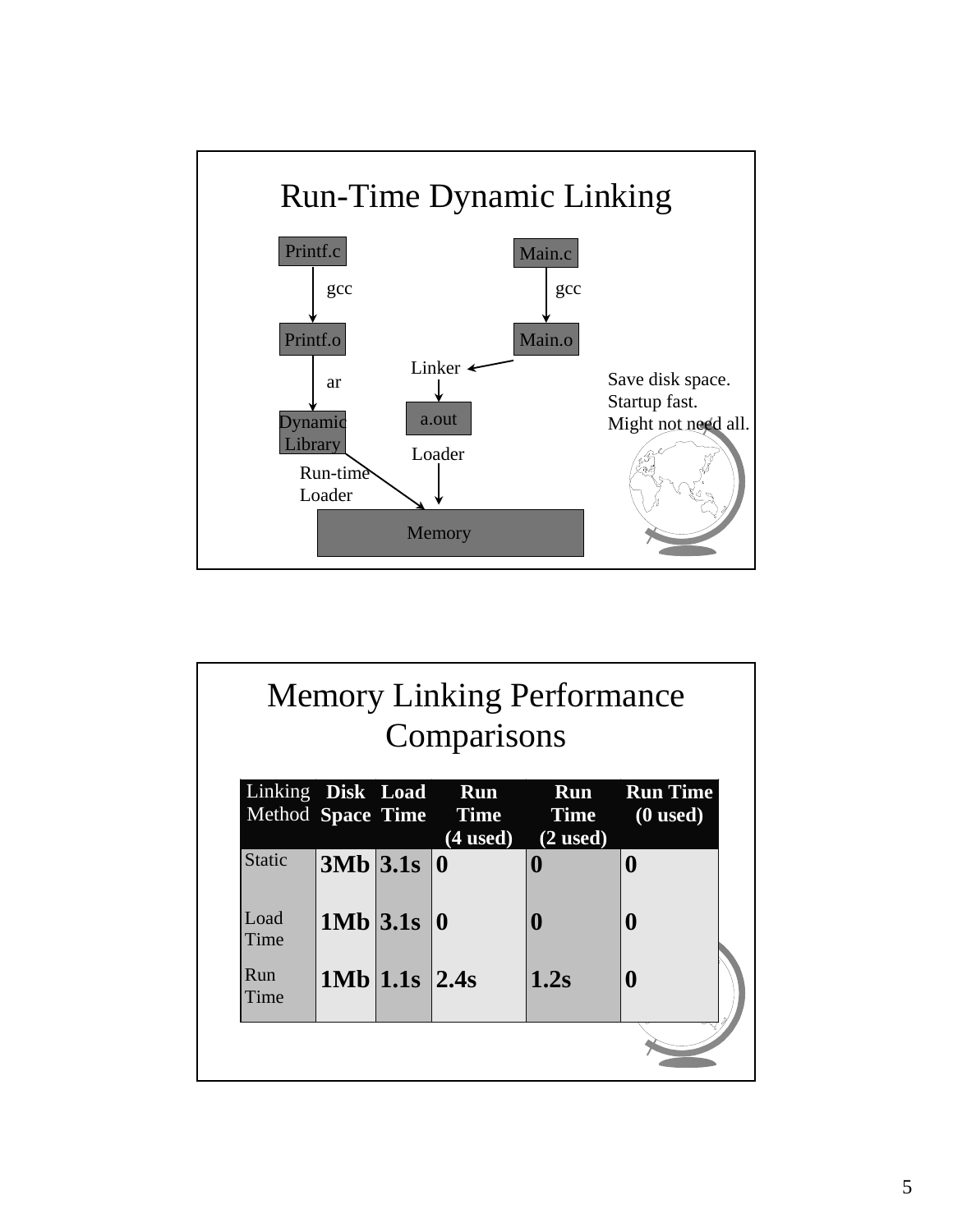## Design Technique: Static vs. Dynamic

- Static solutions
	- compute ahead of time
	- for predictable situations
- Dynamic solutions
	- compute when needed
	- for unpredictable situations
- Some situations use dynamic because stations too restrictive (malloc)
- ex: memory allocation, type checking

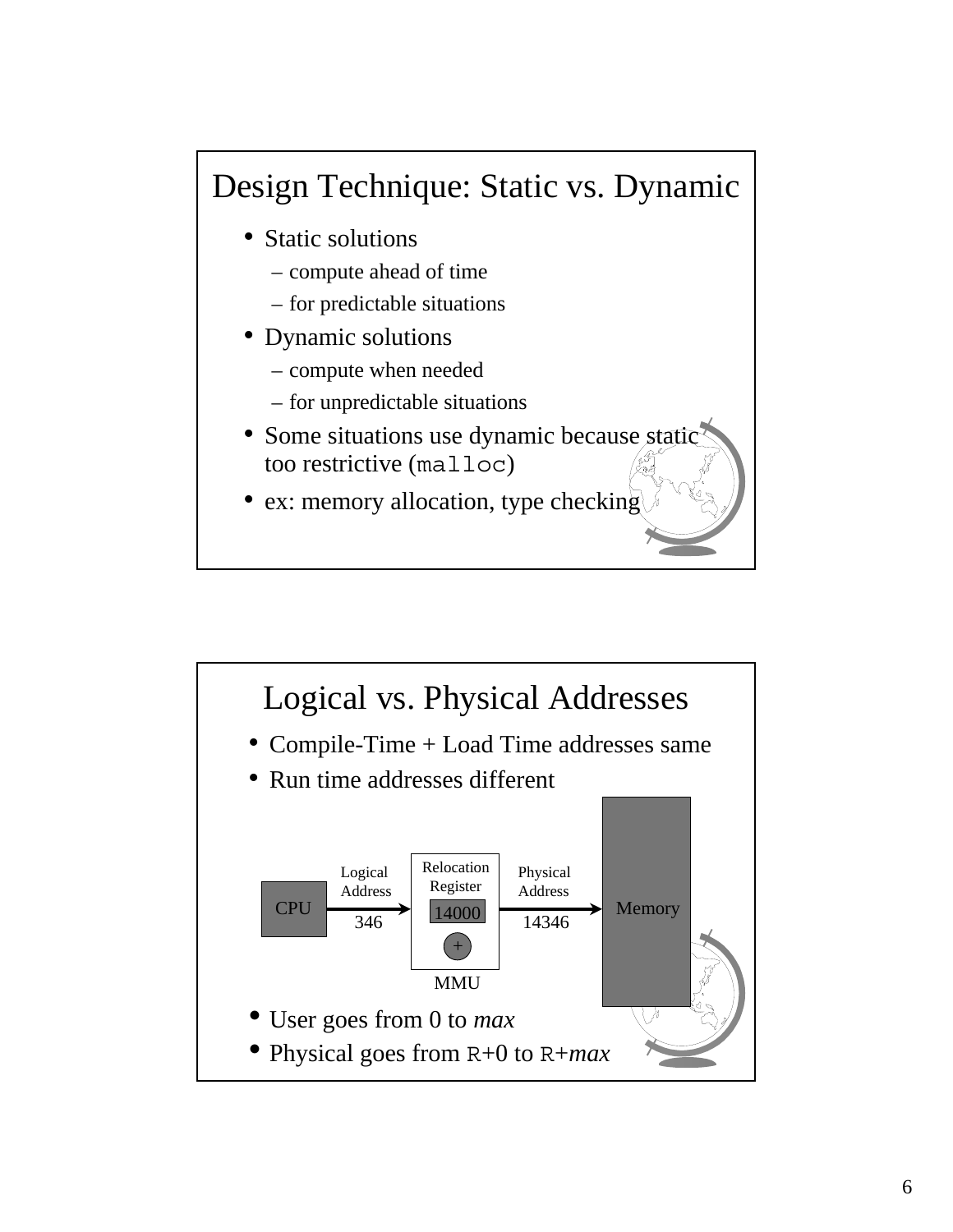

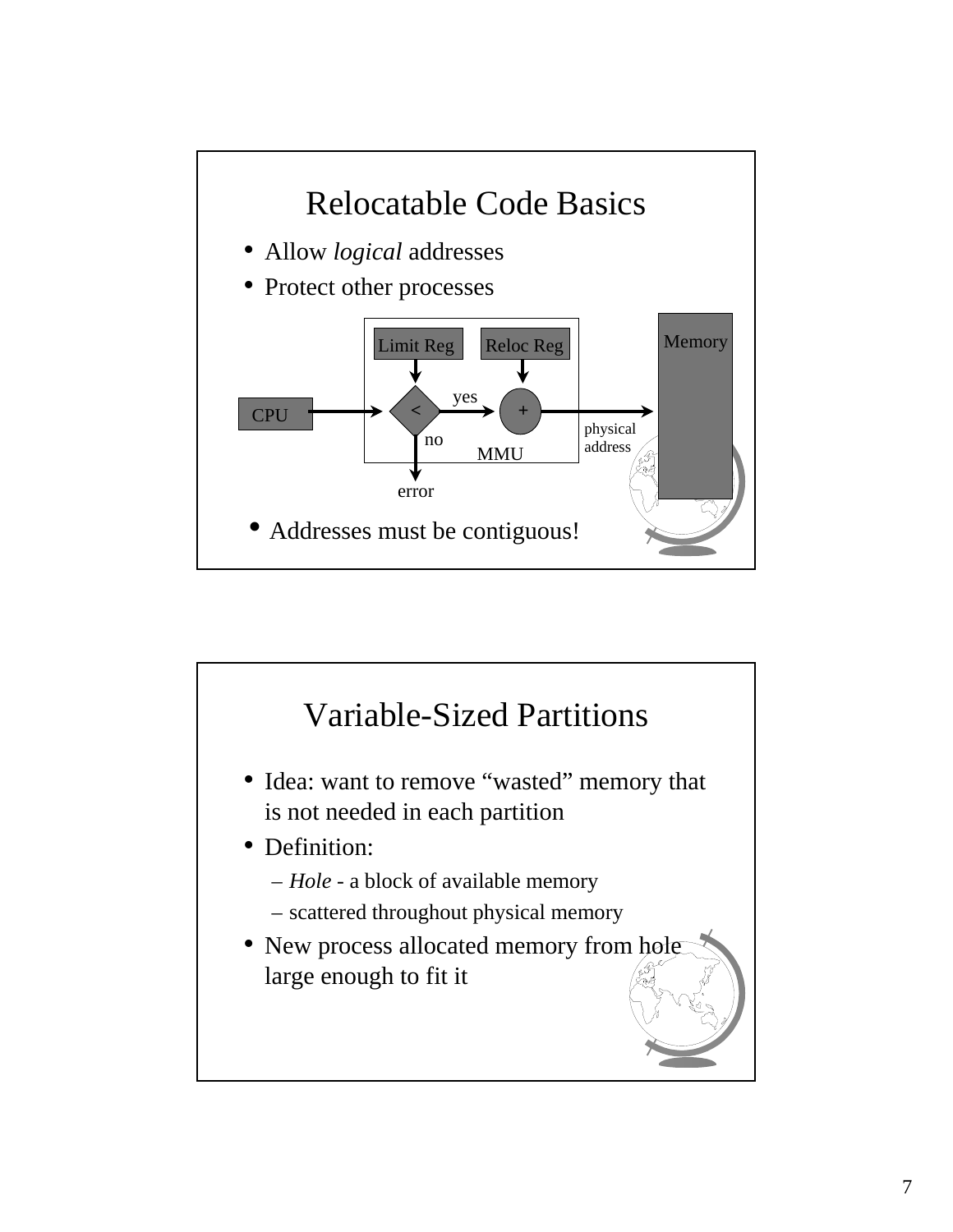

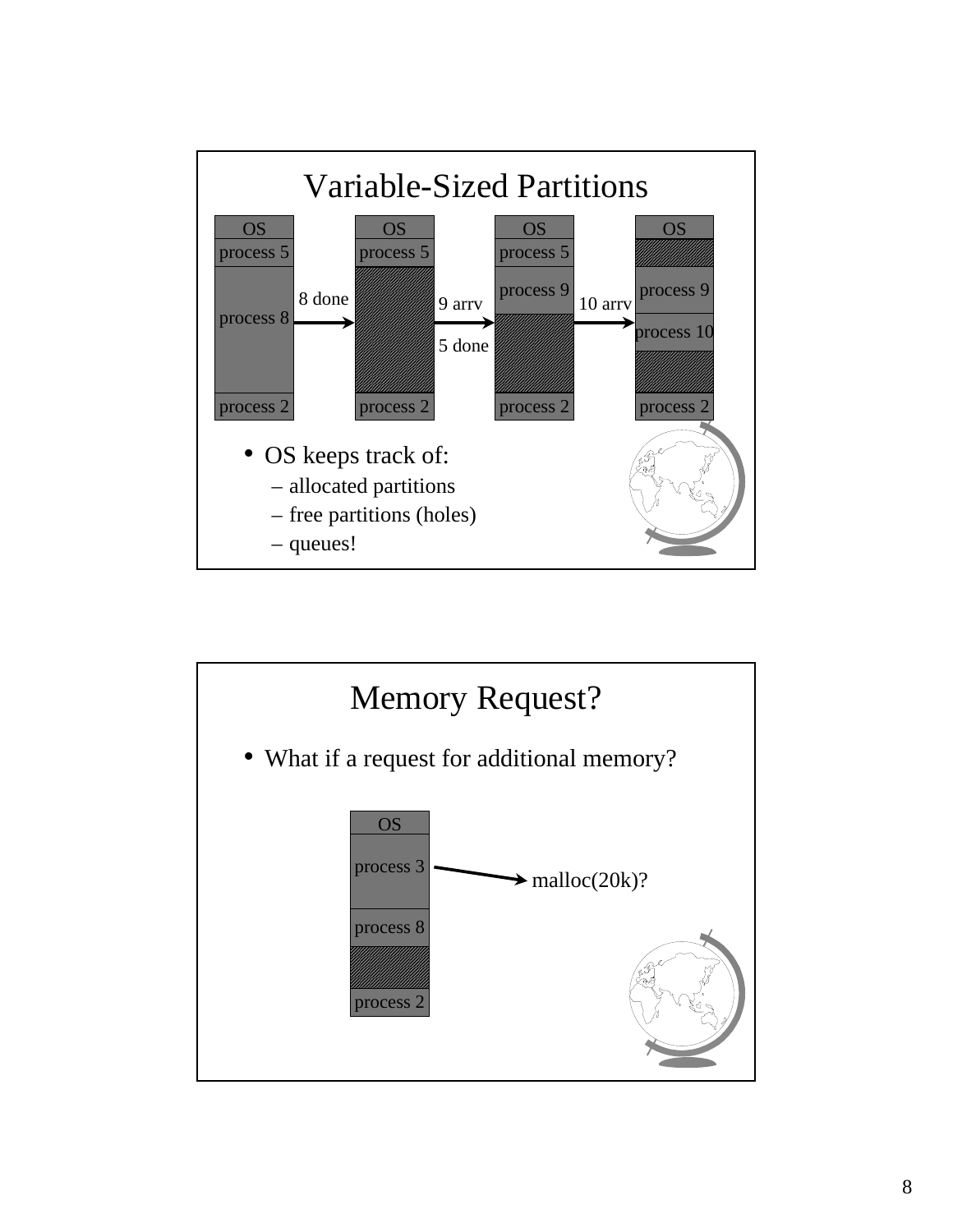

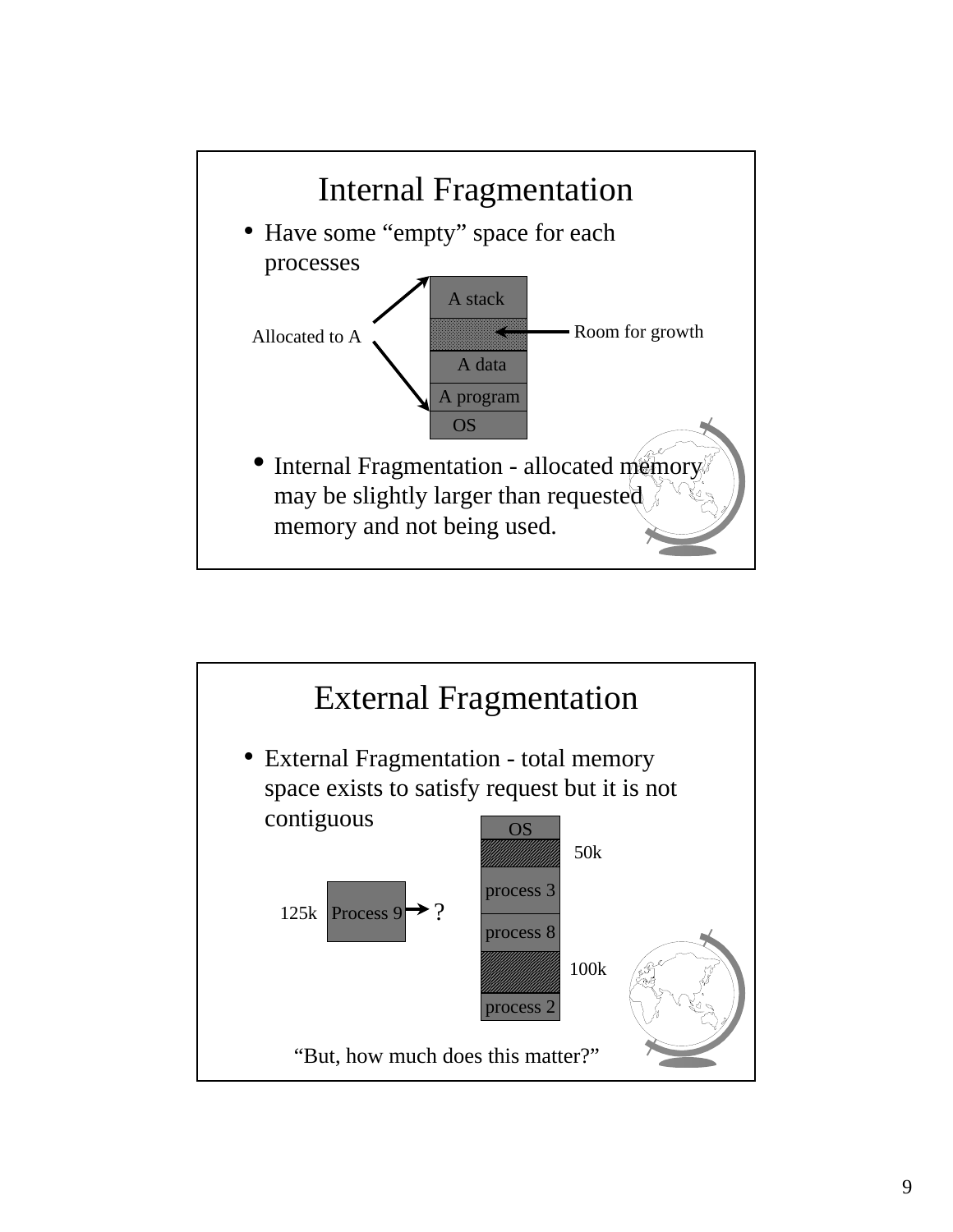## Analysis of External Fragmentation

## • Assume:

- system at equilibrium
- process in middle
- if N processes, 1/2 time process, 1/2 hole  $+ ==$  1/2 N holes!
- Fifty-percent rule
- Fundamental:
	- + adjacent holes combined
	- + adjacent processes not combined



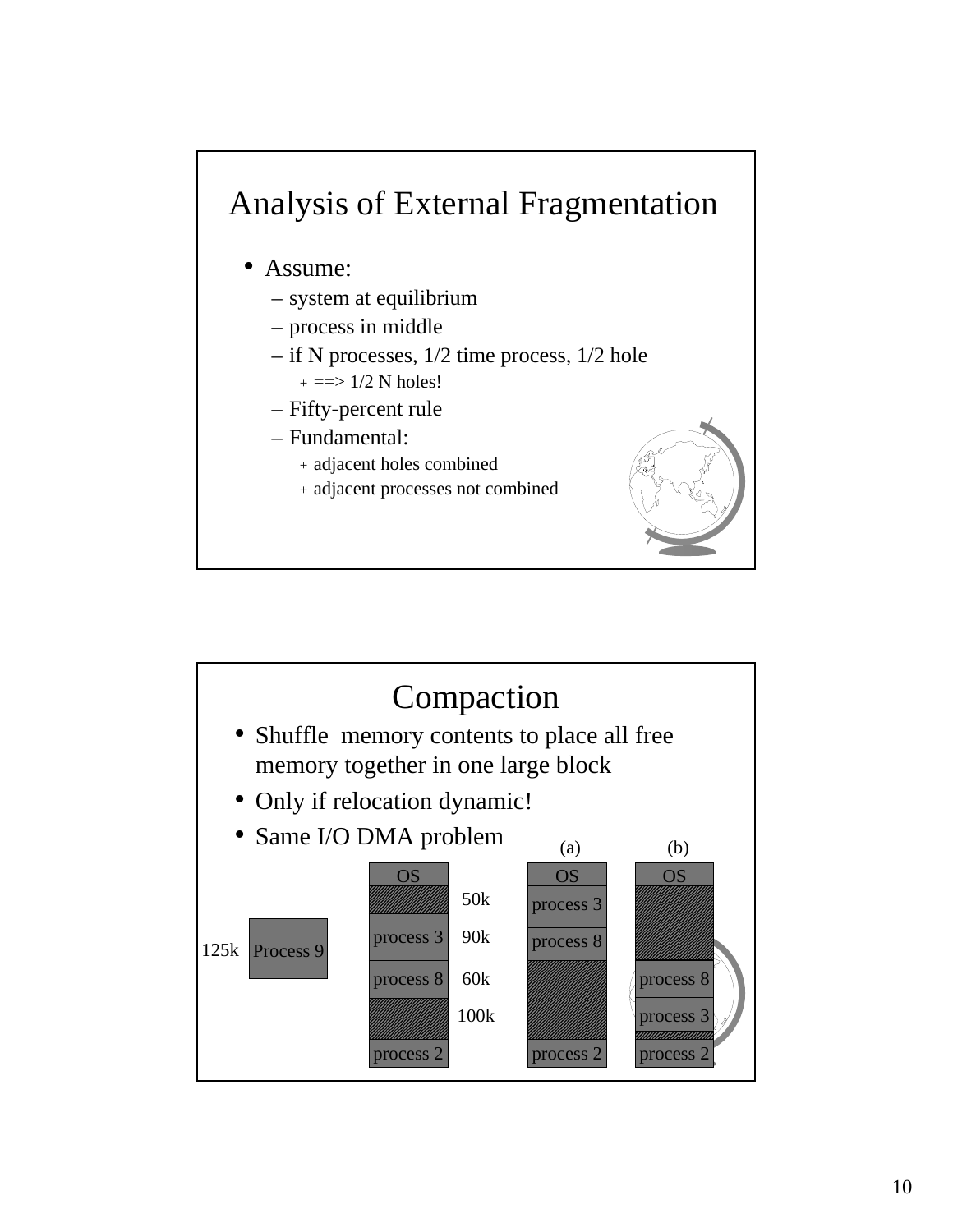

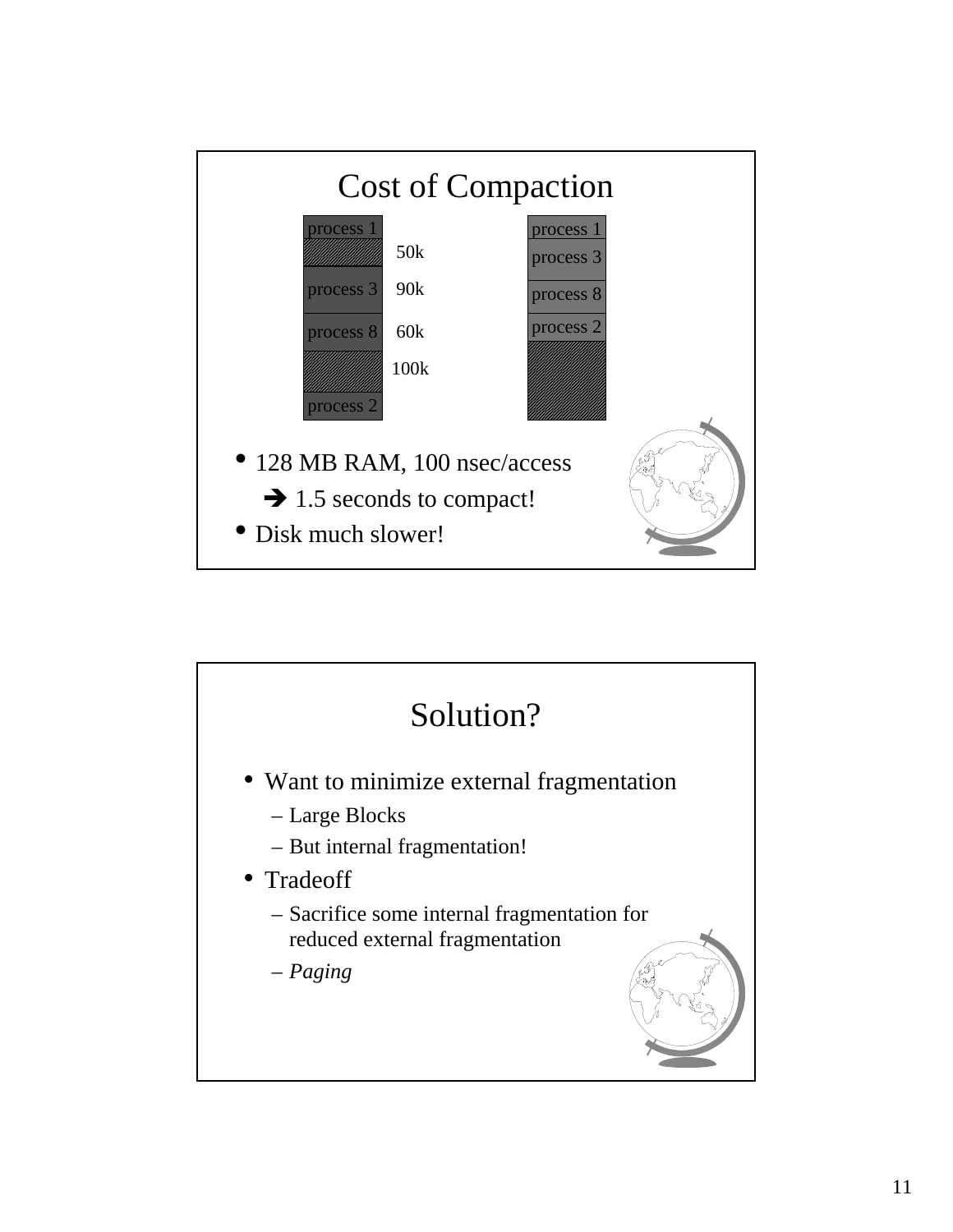

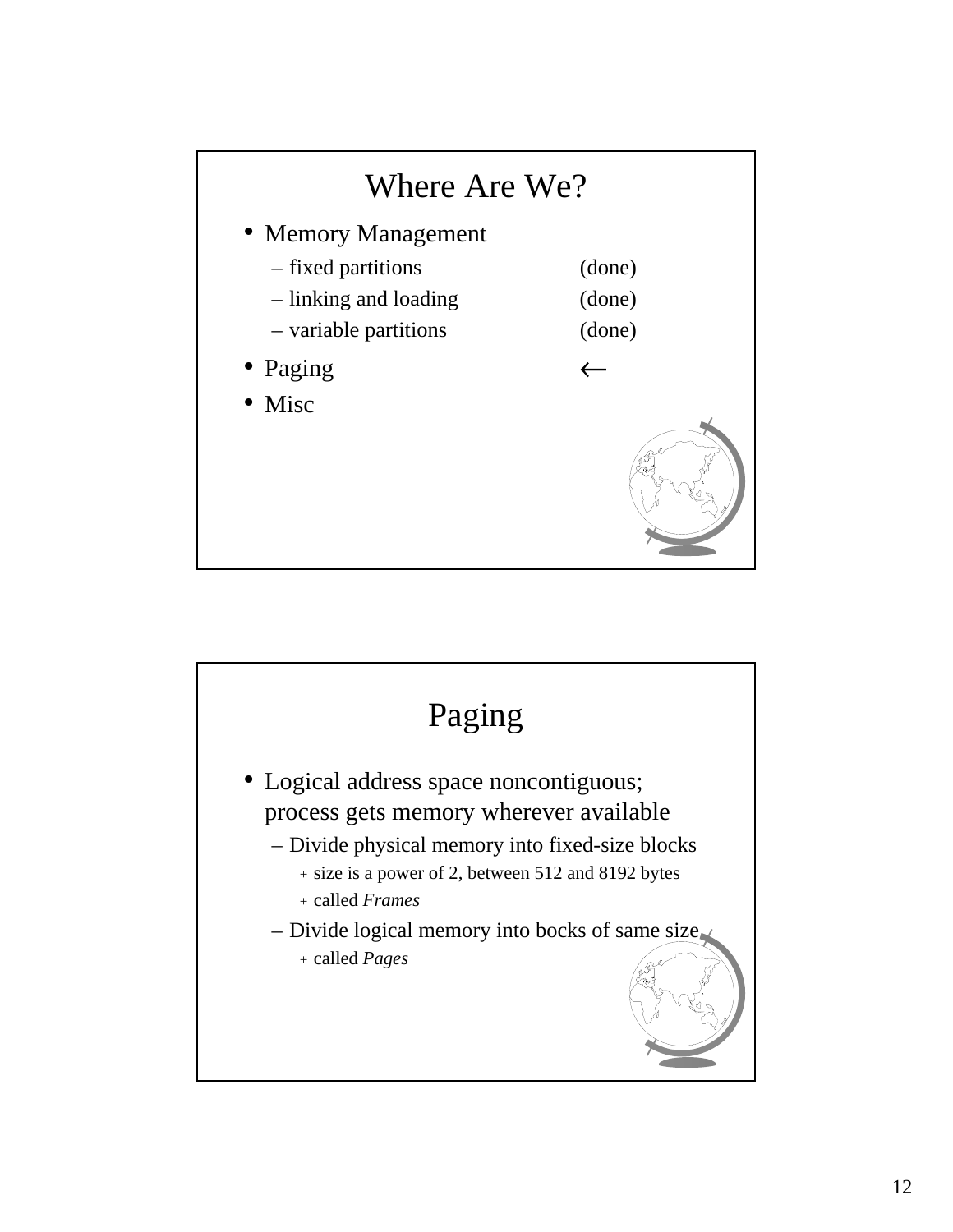

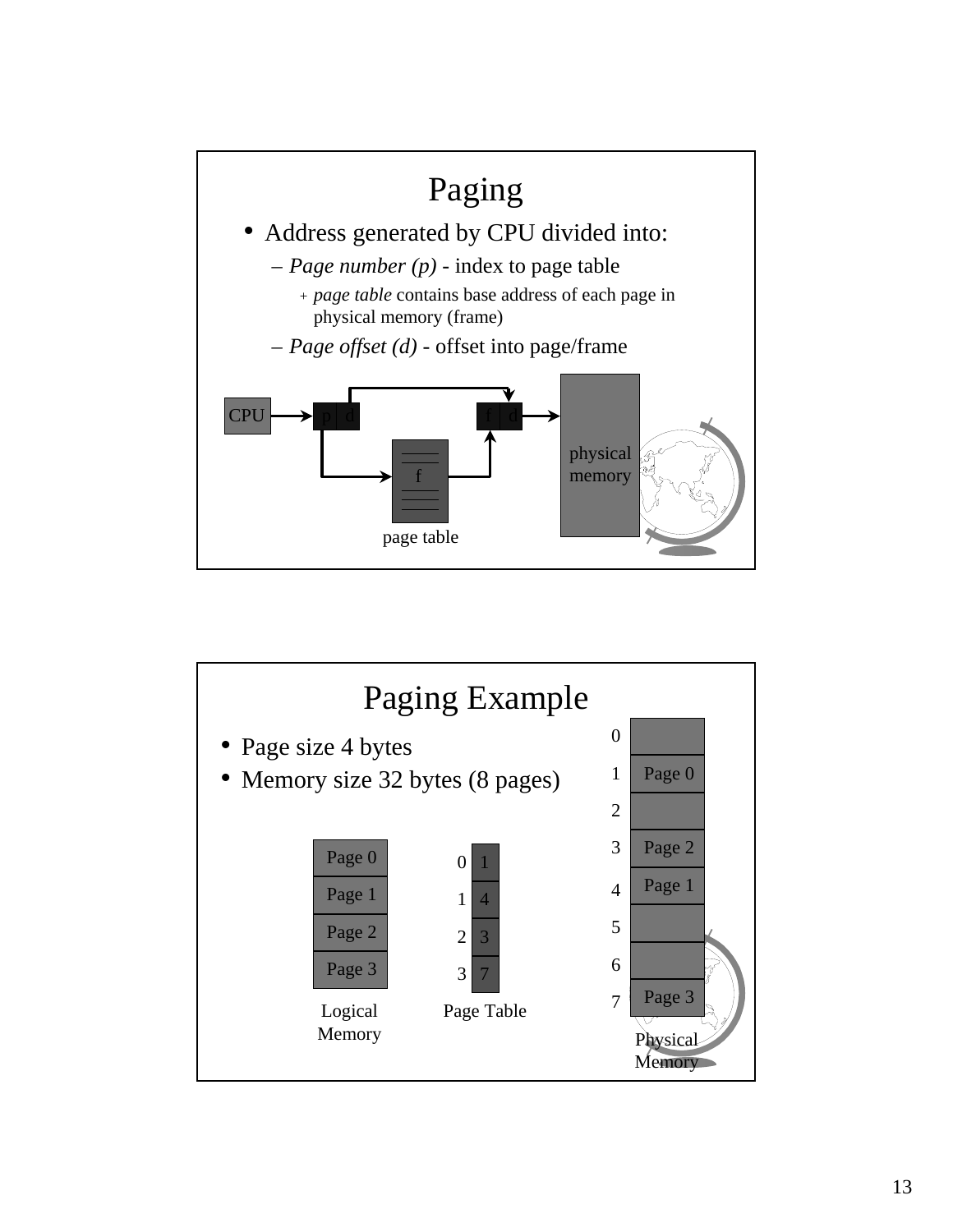

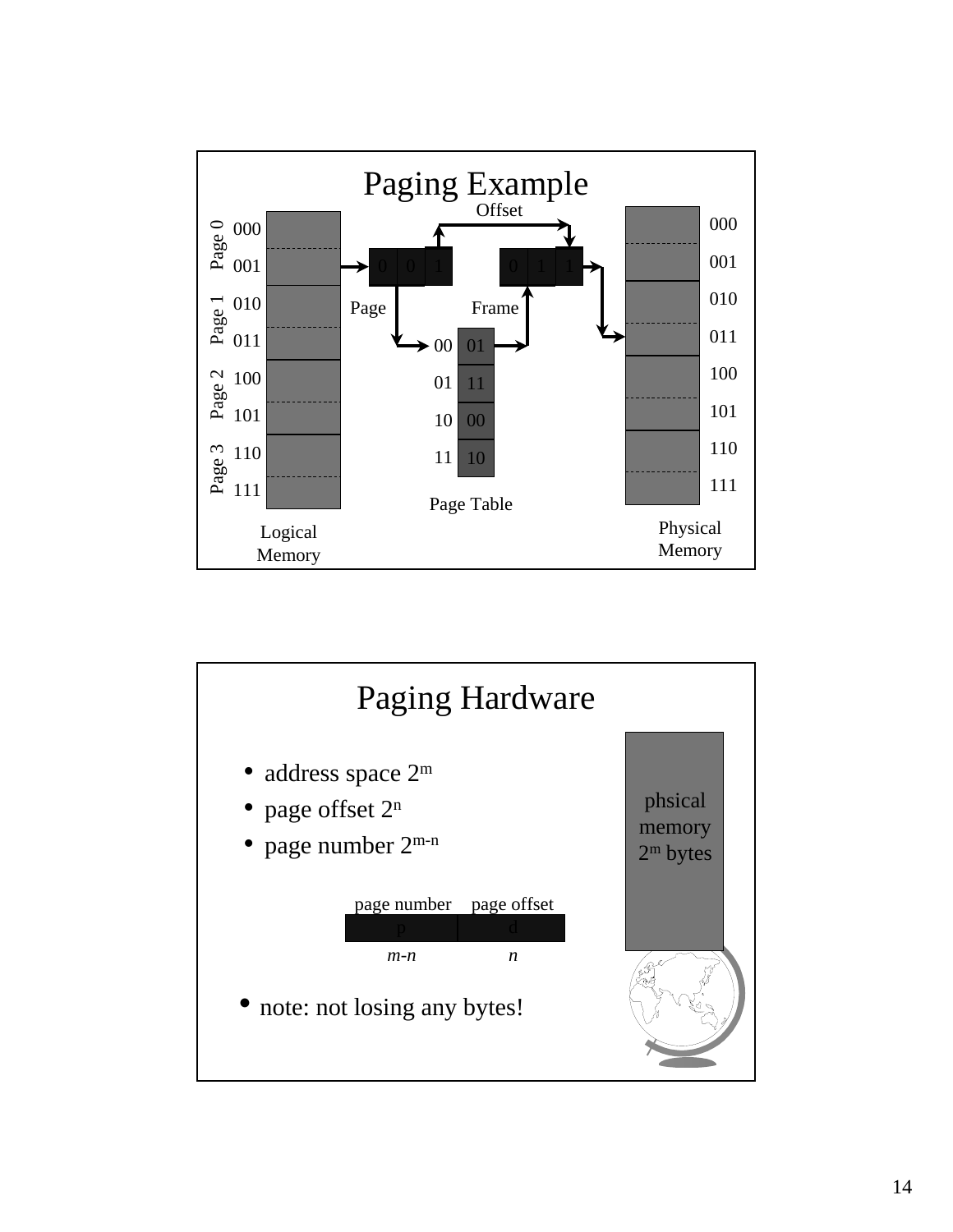

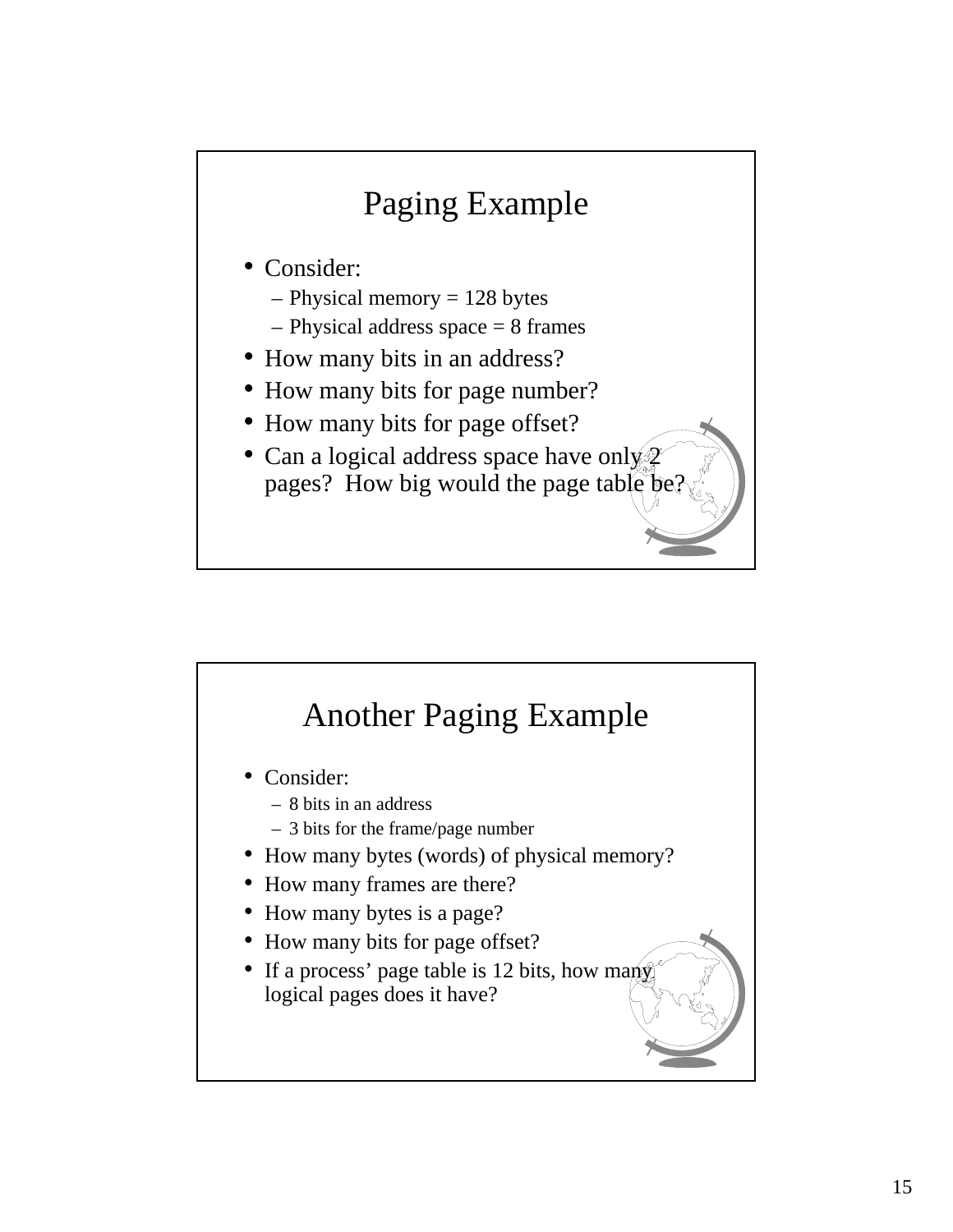

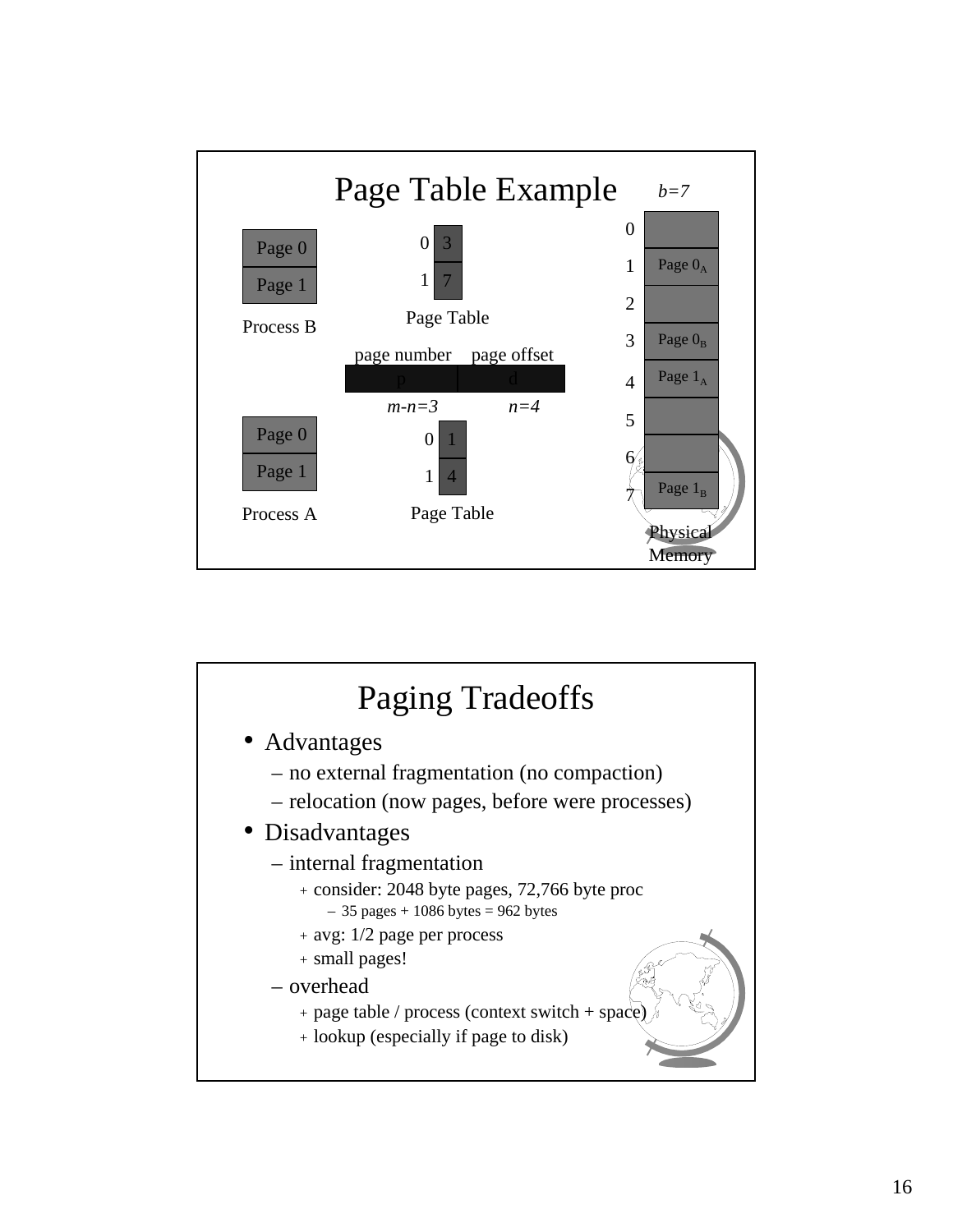

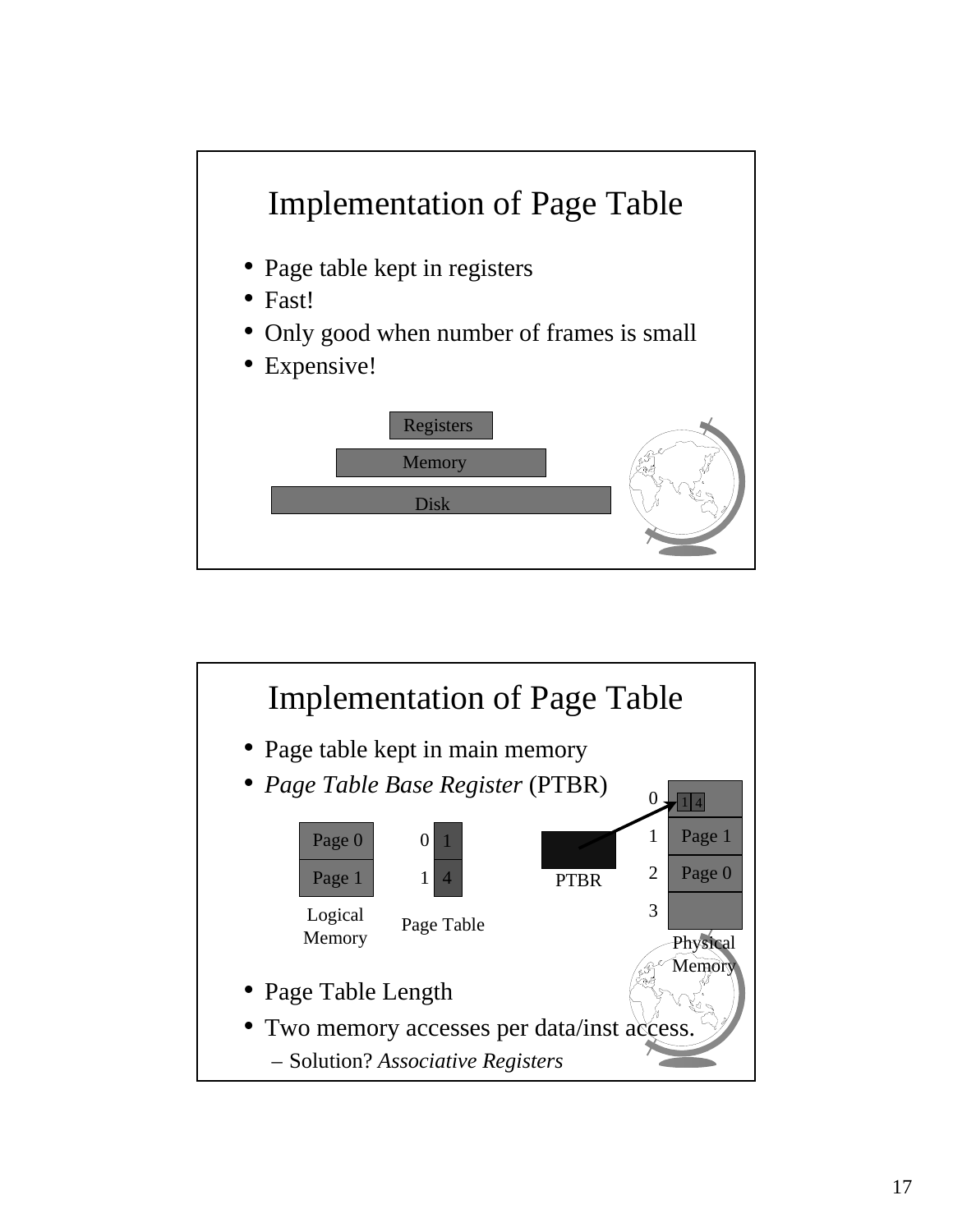

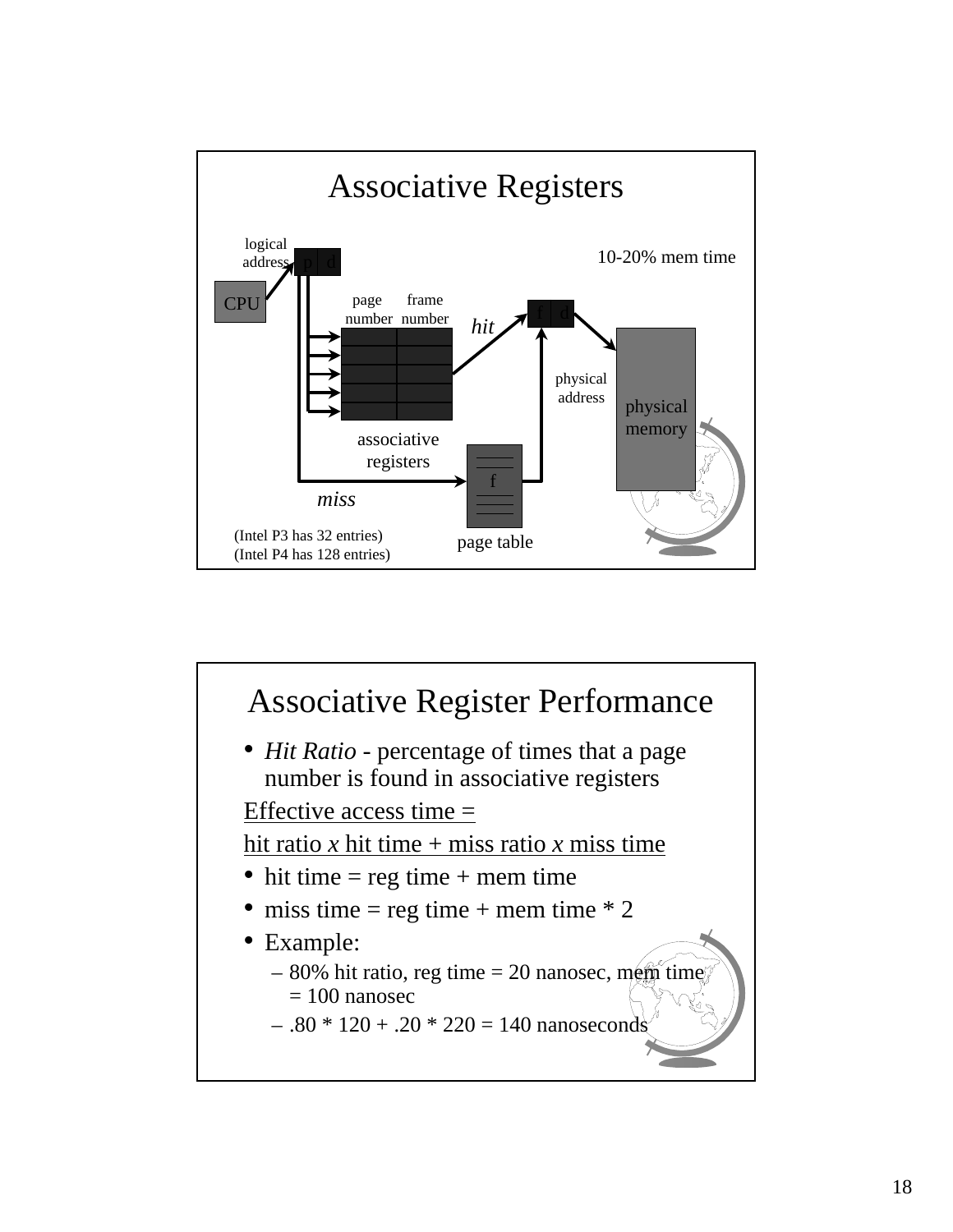

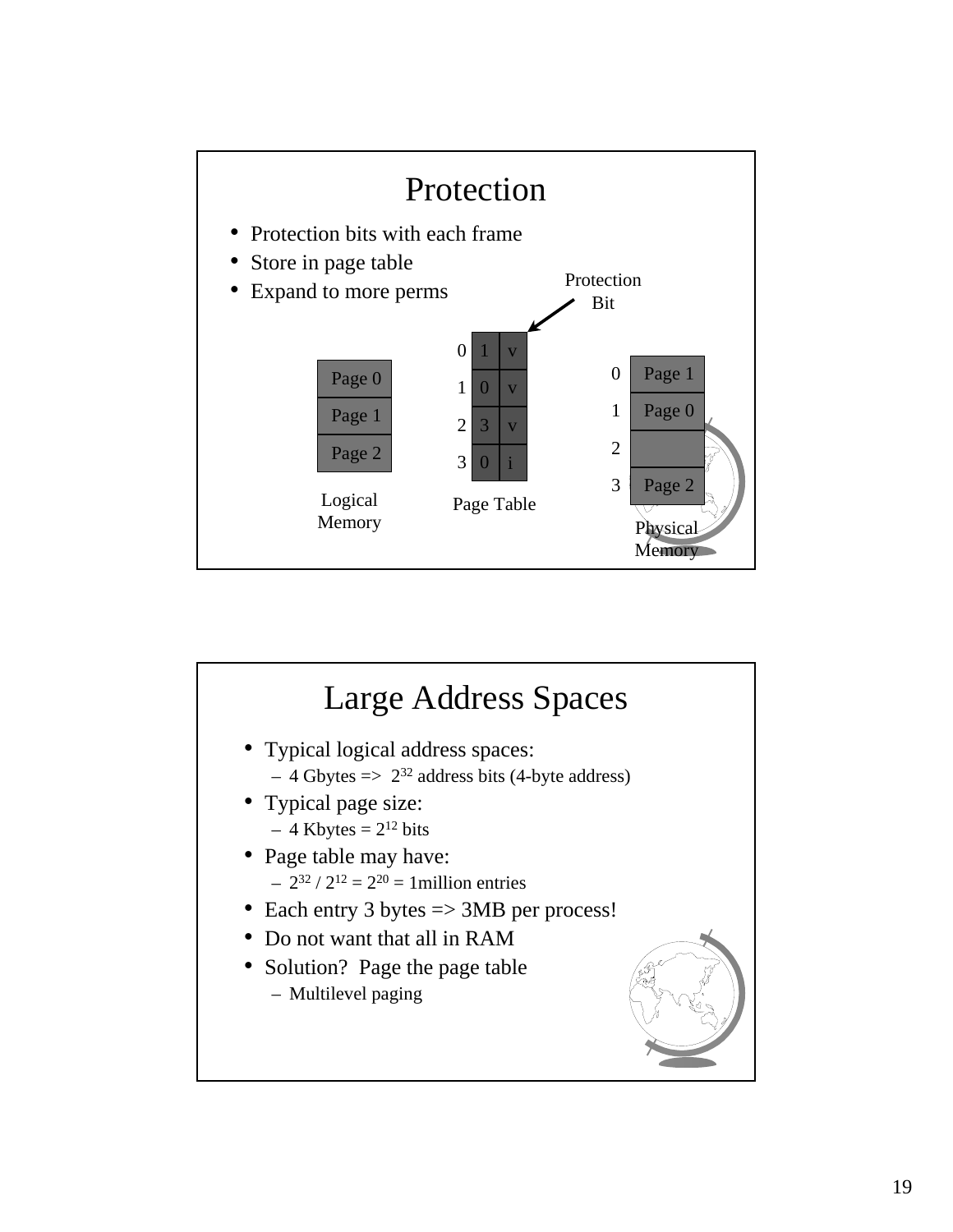

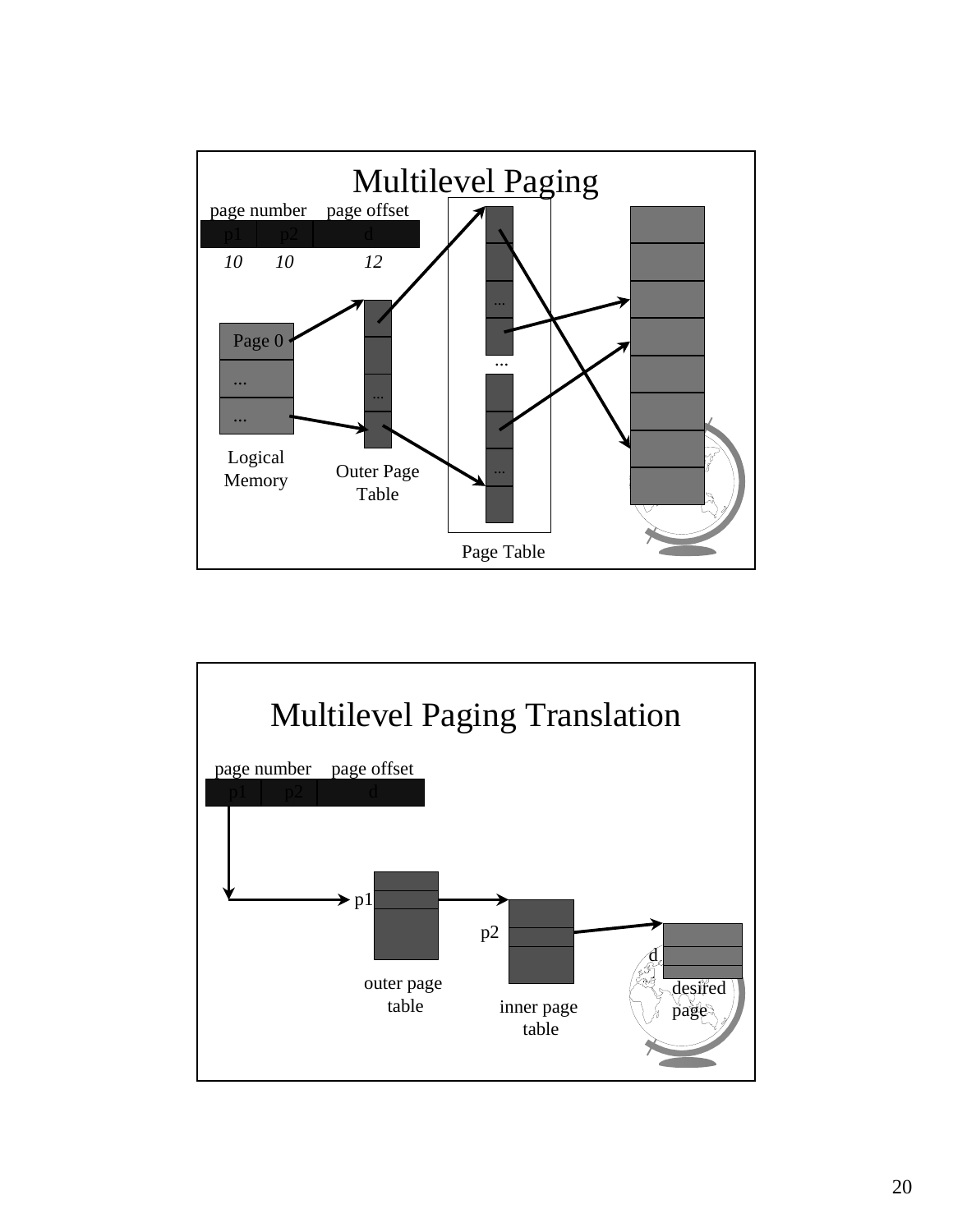

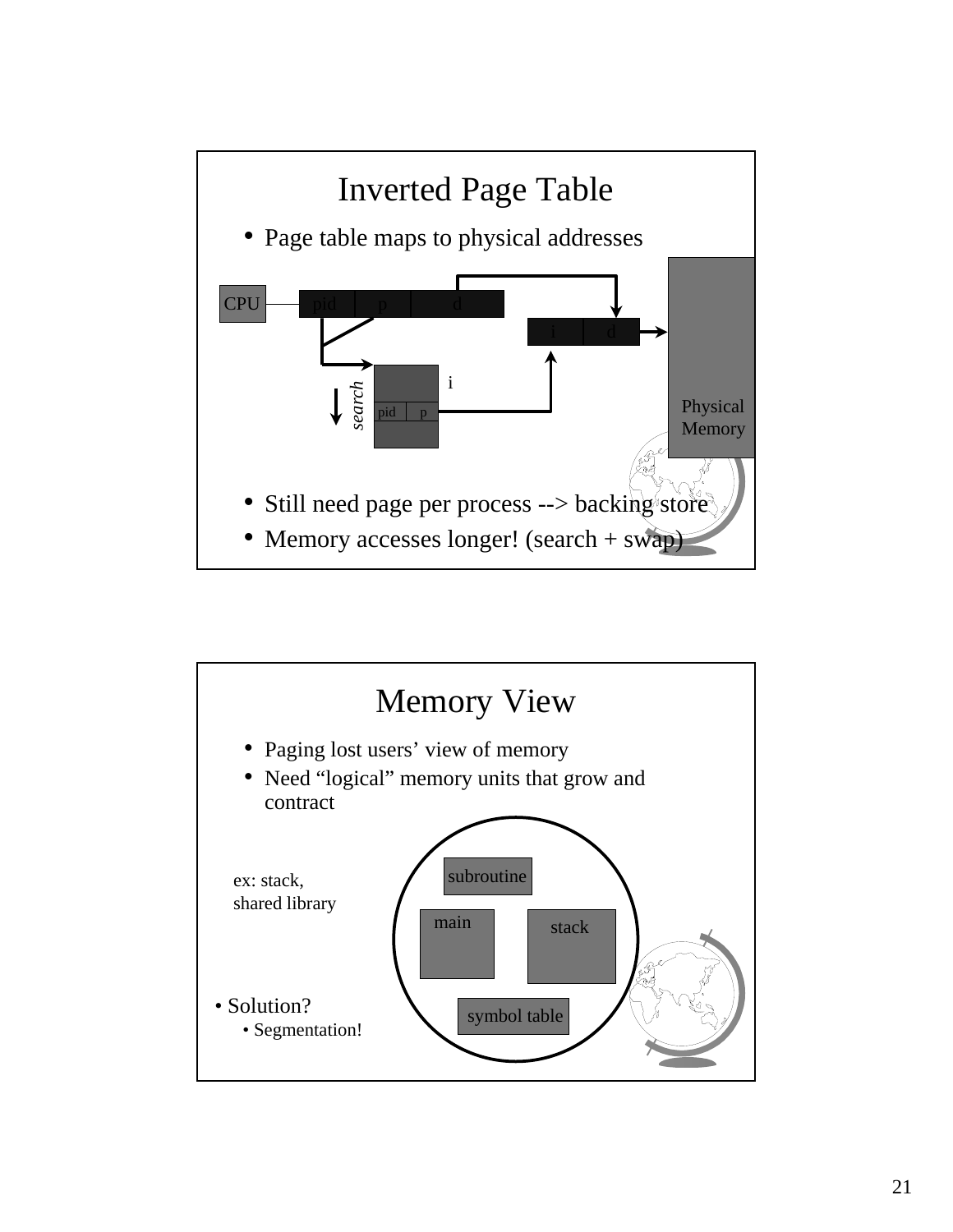

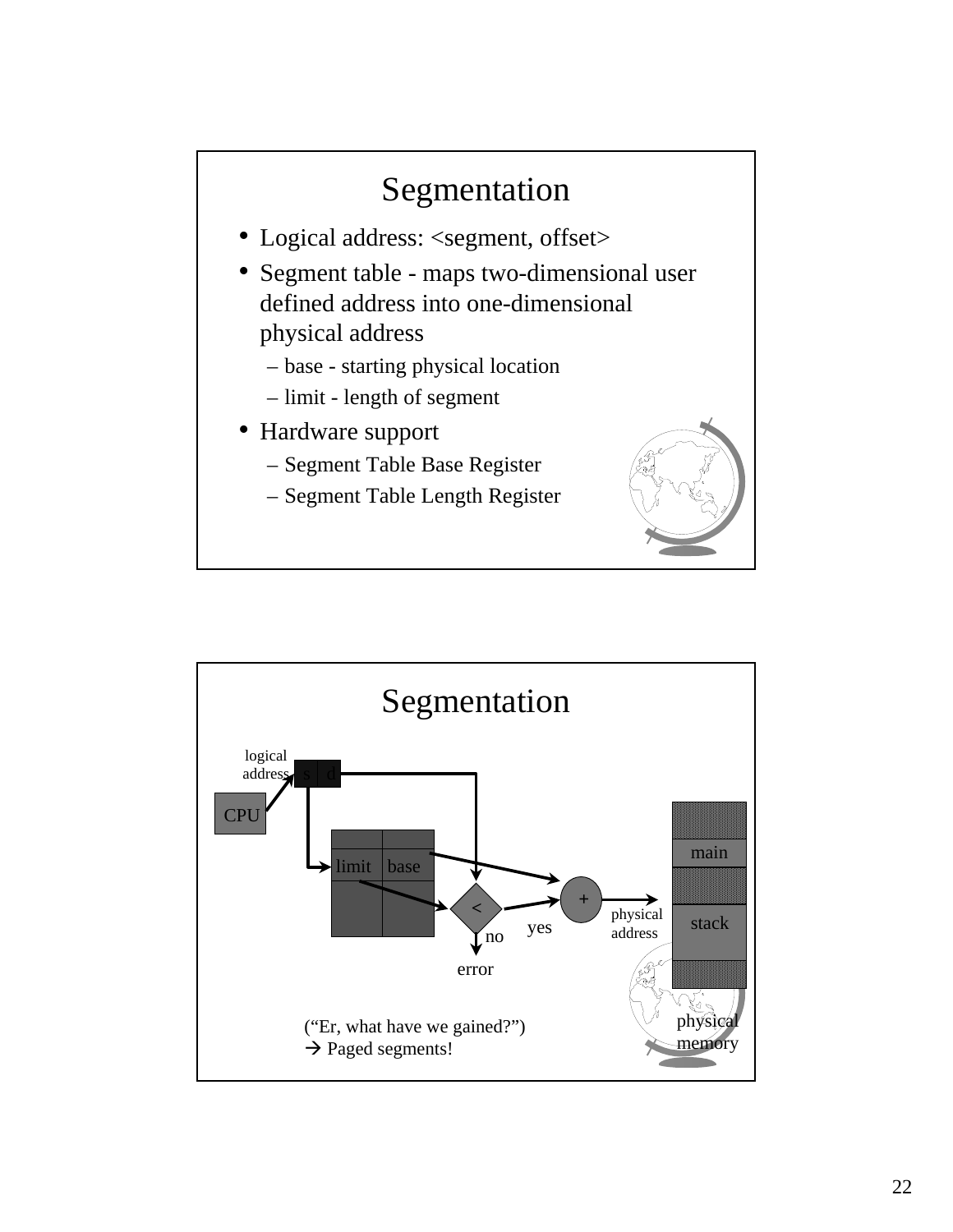